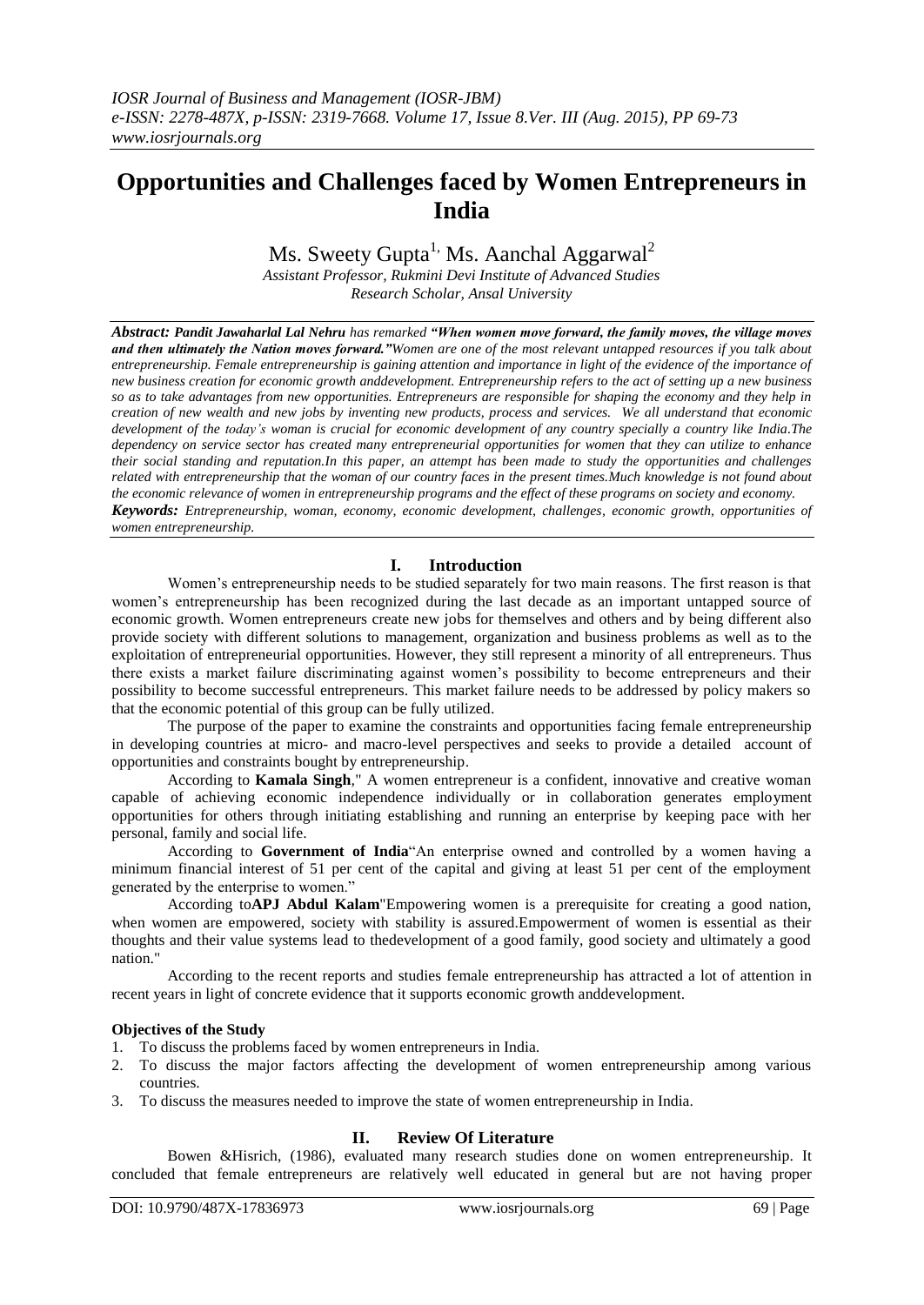management skills, high in internal locus of control than other women in their values & are likely to have had entrepreneurial fathers.Cohoon, Wadhwa& Mitchell, (2010), present a detail about men & women entrepreneur's background and experiences. The study is based on the data collected from primary data where surveys were conducted to collect data from established & successful women entrepreneurs. The study identified top factors motivating women to enter into the field of entrepreneurship. The factors found were desire to build the wealth, the wish to capitalize own business ideas and to move ahead in life. The challenges are more related with entrepreneurship rather than gender.

Studies have found that most of the women establish enterprises before the age of 35 after gaining some job experience somewhere. The Women network report on Women in Business  $\&$  in Decision Making focus on women entrepreneurs, about their problems in starting & running the business, family back ground, education, size of business unit. Darrene, Harpel and Mayer, (2008) performed a study & established a relationship between human capital and self-employment. The study showed that self-employed women differ on most human capital variable as compared to the salary and wage earning women. The study also revealed the fact that the education attainment level is faster for self employed women than that for other working women.

Singh, 2008, conducted a study to identify the reasons & factors that influence entry of women in entrepreneurship and also explained the obstacles in the growth of women entrepreneurship. The factors identified were lack of interaction with successful entrepreneurs, social un-acceptance as women entrepreneurs, family responsibility, gender discrimination, lack of social networking, low family and financial support.

Tambunan, (2009), made a study on recent changes that have occurred in women entrepreneurs in Asian developing countries. The study focused mainly on women entrepreneurs in small and medium enterprises based on data analysis and review of recent key literature. The study found that women entrepreneurship is gaining overwhelming importance in all sectors. The study also depicted the fact that representation of women entrepreneurs in this region is relatively low due to factors like low level of education, lack of capital and cultural or religious constraints.

## **Problems faced by Women Entrepreneurs in India**

There are some umpteen problems faced by women at various stages beginning from their initial commencement of enterprise, in running their enterprise. Their various problems are as follows**:**

#### **1. Lack focus on Career Obligations**

Indian women do not focus on their career obligations in the same manner as they do on their family and personal life. Despite having excellent entrepreneurial abilities, they do not focus on their career obligations. Their lack of focus towards their career creates a problem in promoting women entrepreneurship.

#### **2. Economic Instability of women**

The economic stability of Indian women is in a very poor state as they lack proper education that is crucial for becoming self-dependent. Women in rural areas can't take any entrepreneurial.

#### **3. Lack of Risk taking ability**

Our educational system is very primitive and creating awareness about woman's capacities and their hidden powers to handle economic activities. Most of the women are not performing entrepreneurial activities because they are not having the proper capacities and risk making ability.

## **4. Arrangement of Finance& Raw Material**

Arrangement of finance is a major problem that is faced by women entrepreneurs. Their access to external sources of finance is very limited because of their poor economic condition in the society .As such; they find it difficult to be an entrepreneur as they lack the risk taking ability because of poor financial assistance. Another problem faced by them is shortage of raw-material and difficulty faced by the women entrepreneur in arranging good quality raw material at competitive prices.

## **5. Cut-throat Competition**

Women entrepreneurs have to face tough competition not only from industry but also from their male counterparts . Surviving this cut-throat competition and achieving the aim of producing quality product at competitive price is not an easy task for the women entrepreneurs.

### **6. Low levels of literacy amongst women**

Illiteracy is the root cause of socioeconomic biasedness that prevails in the society and that doesn't let women achieve economic independency. Due to lack of Knowledge of latest technology and proper education, it becomes difficult for women to set up their own enterprises.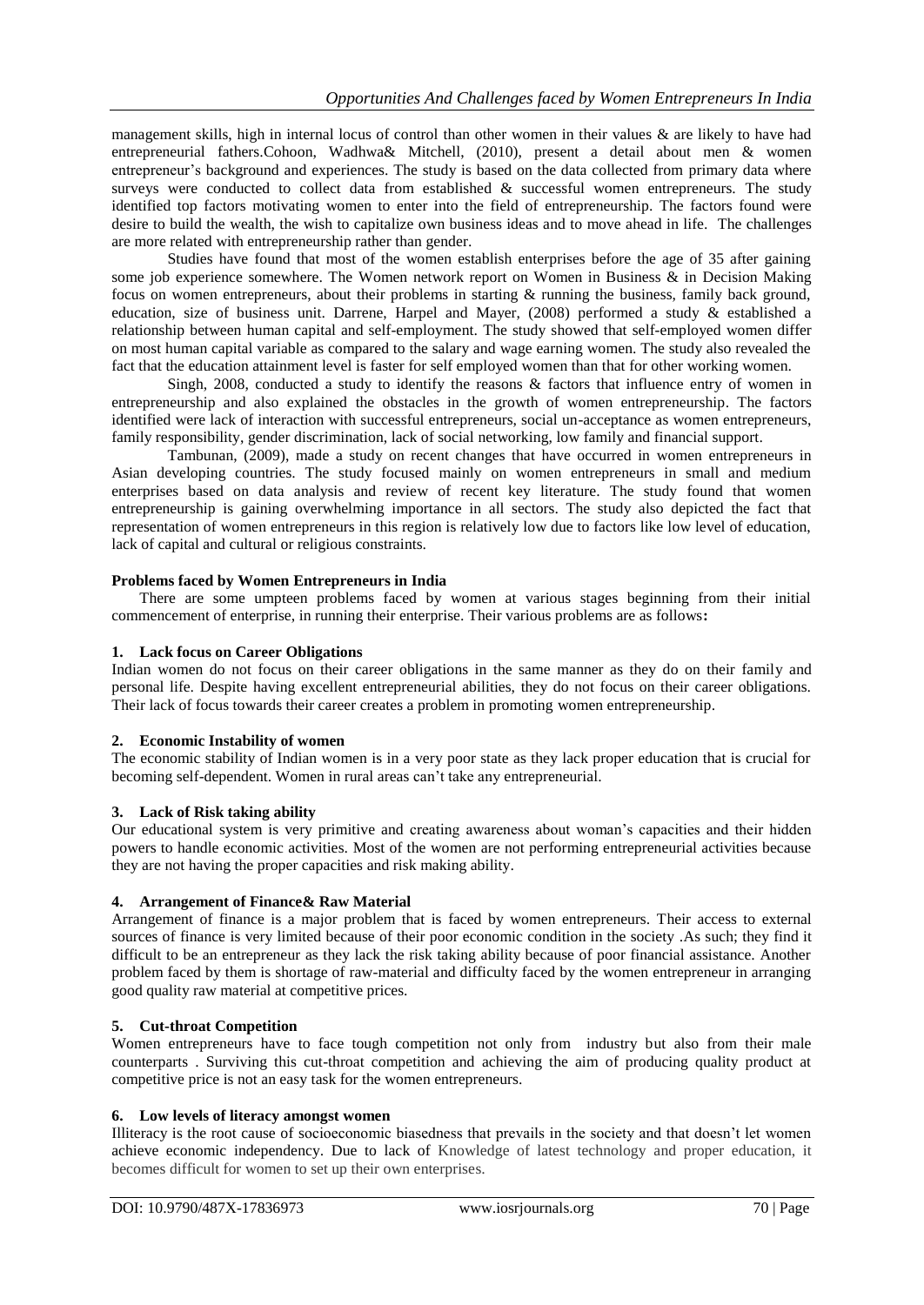## **7. Problems in getting financial assistance by banks & Financial Institutions**

Banks and financial institutions help finance small and medium size firm operators to get financial assistance. But these banks and financial institutions don't readily provide credit to women entrepreneurs because they doubt the credit worthiness of women entrepreneurs. The irony is that according to a report by the United Nations Industrial Development Organization (UNIDO), woman's loan repayment rates are higher than men's but still financial institutes doubt their loan repayment abilities.

#### **8. Marketing Problems**

Women entrepreneurs face problems in marketing of their products as this area is mainly dominated by males and womenfail to make a mark in this area. Women entrepreneur also find it difficult to capture the market and make their products popular and they often take the help of middlemen in marketing their products who often charge high commission from them.

#### **9. Less support towards family**

In business women have to devote long hours and as a result, they find it difficult to meet the demands of their family members and society as well. As such they become incapable in attending to domestic work, attending to the needs of their children which lead to conflict in their personal lives and they find it difficult to work as an women entrepreneur.

#### **10. High cost of production:**

High cost of production adversely affects the development of women entrepreneurs. The high cost of factors of production & the raw material makes it difficult for the women entrepreneur to operate in the industry.Government assistance in the form of grant and subsidies to some extent enables them to tide over the difficult situations. Other than the high cost of production, women entrepreneurs also face the problems of labor, human resources, infrastructure, legal formalities, overload of work, mistrust etc that are associate with every business enterprise.

#### **11. Lack of self-confidence and self-esteem amongst women: -**

A strong mental outlook and an optimistic attitude amongst women are required amongst women to be an entrepreneur. But it has been noticed that women lack these qualities required in setting up their own enterprises. Thus, not having the required confidence that is needed by today's women to move ahead creates resistance in their being a good entrepreneur.

| <b>United States</b> | • access to capital                                                                  |
|----------------------|--------------------------------------------------------------------------------------|
|                      | • access to information                                                              |
|                      | • access to networks                                                                 |
| Korea                | • financing                                                                          |
|                      | • the effort to balance work and family                                              |
| <b>Vietnam</b>       | the prevailing social and cultural gender-based inequalities and biases              |
|                      | • accessing credit from formal institutions in view of their limited access to       |
|                      | formal education, ownership of property, and social mobility                         |
|                      | • unequal access to opportunities and markets                                        |
|                      | · include business experiences,                                                      |
|                      | · limited knowledge of marketing strategies,                                         |
| <b>Bangladesh</b>    | • Inadequate financing                                                               |
|                      | • Competition                                                                        |
|                      | · Obtaining quality raw materials, and                                               |
|                      | • balancing time between the enterprise and the family                               |
| <b>Morocco</b>       | lack of operational and managerial skills                                            |
|                      | • Cultural constraints                                                               |
|                      | • Inefficient production mechanisms                                                  |
|                      | · lack of managerial skill                                                           |
| Kenya                | • lack of technical skills.                                                          |
|                      | • confidence.                                                                        |
|                      | • strong individual involvement                                                      |
|                      | • the willingness to take risks                                                      |
| Africa               | • constraints and barriers to obtaining money to start and grow their own            |
|                      | business.                                                                            |
|                      | • Women's inexperience of negotiating with the banks                                 |
|                      | • their lack of financial confidence                                                 |
|                      | • access to the essential abilities, skills and experiences for business             |
|                      | • their dual (household) and triple (community) roles and responsibilities           |
|                      | • lack of key dedicated "time" to be able to explore and nurture their own resources |
|                      | • lack of abilities, skills and expertise in certain business matters.               |

#### **Factors affecting the Development of Women Entrepreneurship among various countries**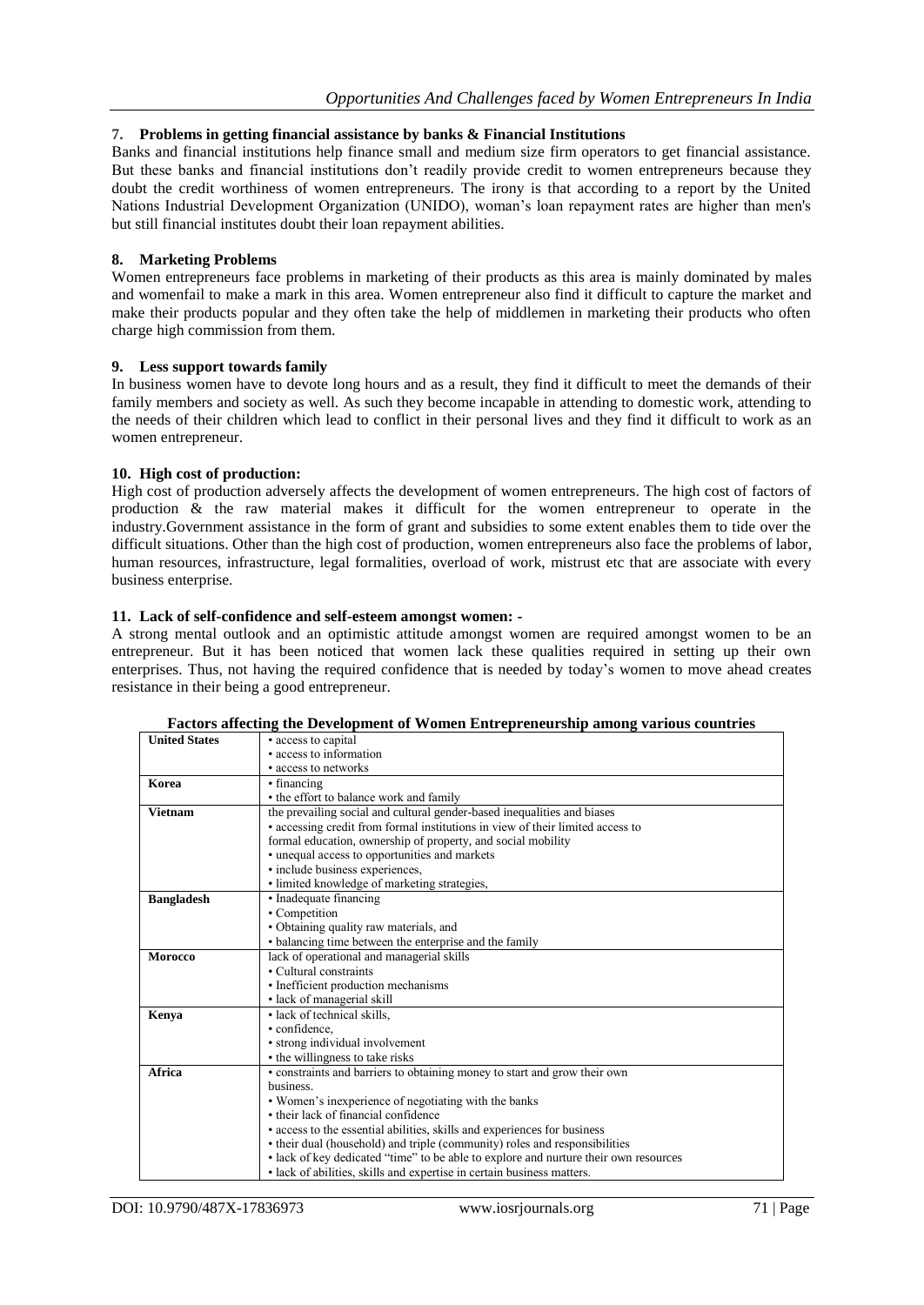|                  | • lack of exposure to the world of business |
|------------------|---------------------------------------------|
| <b>Mauritius</b> | •the hassle of getting permits;             |
|                  | • the lack of market;                       |
|                  | • the ability to raise capital;             |
|                  | • not being taken as seriously as men       |

#### **Insights about Women's Entrepreneurship Development**

The following are the facts and insights about Women's Entrepreneurship Development:-

- a. Entrepreneurship can be an effective means to create employment and empower women and promoting women's entrepreneurship and gender equality helps to empower women in the society.
- b. Women lack confidence in their entrepreneurial abilities as such along with training women entrepreneurs should be provided with strategic partnerships, networking and programs that help in overall entrepreneurship development.
- c. Infrastructure that supports entrepreneurship opportunities should be provided for women's success.
- d. In all countries women still represent a minority in the area of entrepreneurship, are self- employed, or are small business owner-managers and their full potential has yet not been utilized properly.
- e. Women's entrepreneurship is not very successful because they face lots of challenges because of lack of education, lack of role models in entrepreneurship, gender issues, weak social and economic status etc.

#### **Measures to Improve Women Entrepreneurship**

Women entrepreneurship in India faces many challenges and requires a radical change in attitudes and mindsets of society. Therefore, programs should be designed to address changes in attitude and mindset of the people. Women of the present times should be made aware regarding her unique identity and her contribution towards the economic growth and development of the country. Course Curriculum should be designed in a manner that will impart the basic theoretical knowledge along with its practical implication and help impart skills required to be an entrepreneur.

At the same time, there are various schemes like the World Bank sponsored programmes that can be undertaken for such purposes. Programmes can be conducted in which established and successful women entrepreneurs can advise and warn for the coming women entrepreneurs against the challenges they will face against being entrepreneur to boost the morale and confidence level of the upcoming entrepreneurs. Government should also play an important role by setting up policies and plan that supports entrepreneurship opportunities. Setting up good infrastructure is also required to build entrepreneurship opportunities.

It is not easy to promote women entrepreneurship in India as it requires elimination of various obstacles that includes changing the traditional attitudes and mindsets of people in society towards women. To provide opportunities of women entrepreneurship in India one needs to make aware the women regarding her position towards the value she can add towards economic growth and development of country.

Education can play a crucial role in promoting women entrepreneurship and promotion of women entrepreneurship can be achieved by designing course curriculum that will impart the basic knowledge along with its practical implication regarding setting up of your own enterprise. Vocational training can also help by training, motivating and assisting the upcoming women entrepreneurs in setting up  $\&$  managing of a new enterprise. Apart from vocational training sessions women can be trained on Information Technology to take the advantage of new technology in running their startups. Education has been instrumental in increasing the participation of women in entrepreneurial activities. Proper education not only helps in acquisition of requires knowledge but also imparts knowledge about the different opportunities available in different sectors. Good education makes women confident in dealing with problems in business in an effective manner.

Also women entrepreneurs who have successfully set up their enterprises can act as advisors for the upcoming women entrepreneurs. The advices taken from these successful entrepreneurs can prove beneficial for the upcoming women entrepreneurs by resulting in better involvement of women entrepreneurs in their enterprises.

#### **Some Successful Leading Business Women in India**

- **AkhilaSrinivasan**, Managing Director, Shriram Investments Ltd
- **ChandaKocchar**, Executive Director, ICICI Bank
- **EktaKapoor ,**Creative Director, Balaji Telefilms
- **KiranMazumdar-Shaw**, Chairman and Managing Director, Biocon
- **Ranjana Kumar ,**Chairman, NABARD
- **RenukaRamnath**, CEO, ICICI Ventures
- **Ritu Kumar ,**Fashion Designer
- **ShahnazHussain**, CEO, Shahnaz Herbals